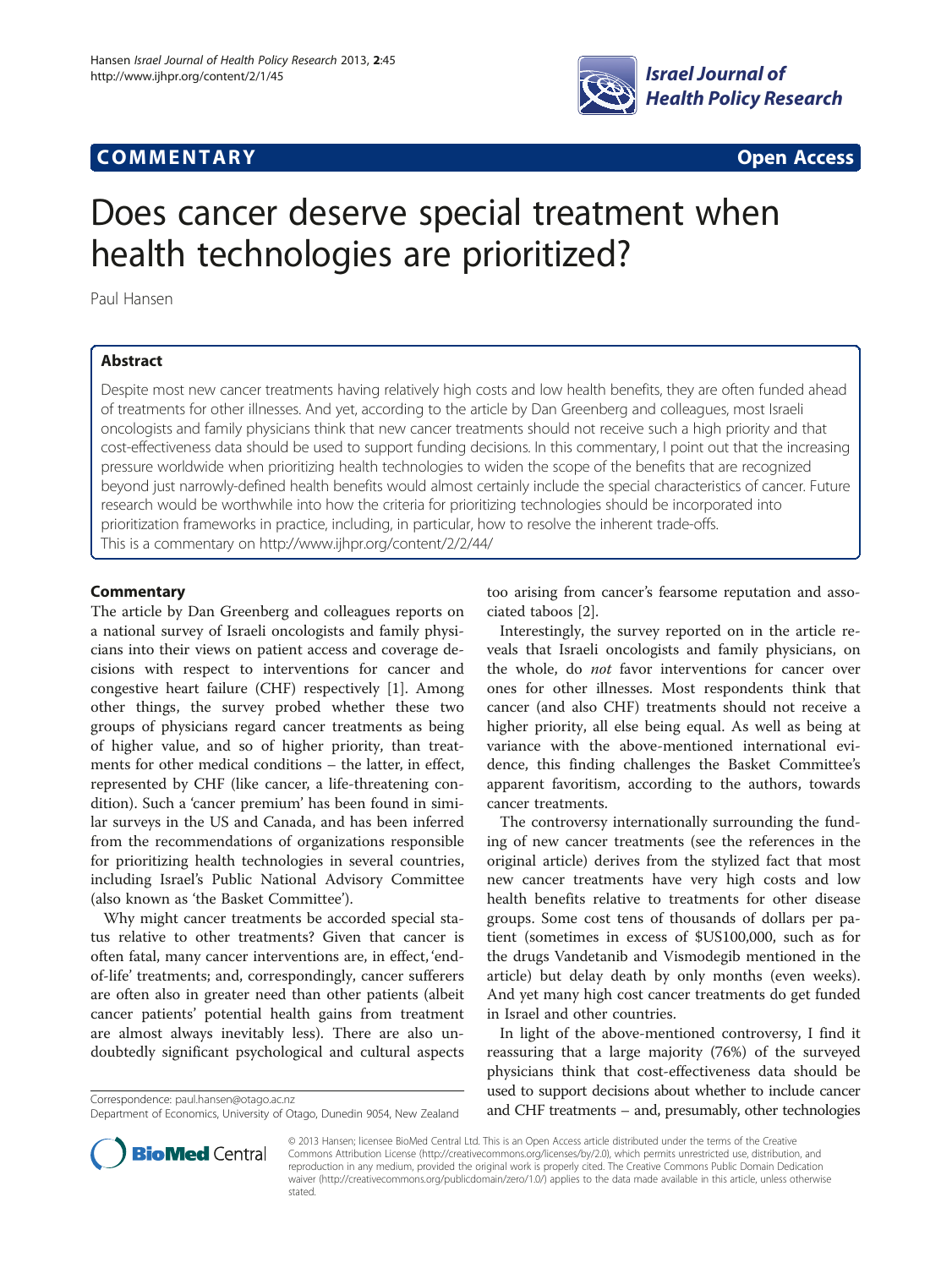too – in Israel's health basket. It is worthwhile emphasizing that this finding is in the context of, according to the authors, the Basket Committee not explicitly using the results from cost-effectiveness analysis (CEA), although "studies have suggested that in many cases the recommended technologies … are those with favorable costeffectiveness results".

As a 'health' economist, in particular one from New Zealand, it intrigues me that there continue to be developed countries, including Israel (and the US [\[3](#page-2-0)]), in which formal CEA is not explicitly an important input into health technology prioritization. In New Zealand – and many other countries too [\[4\]](#page-2-0) – CEA, specifically costutility analysis, is a major component (but not the only one) of the decision-making process followed by the Pharmaceutical Management Agency (PHARMAC) [\[5\]](#page-2-0).

The defining characteristic of such economics-based frameworks – in contrast to non-economics-based frameworks (e.g. 'needs assessment') – is that the outcomes of alternative funding allocations are compared relative to each other, with the objective of maximizing the value of the various benefits realized from the money spent. It seems that most respondents to the survey, as well as the Basket Committee, subscribe to this overarching 'philosophy' – one which is probably common sense to most people, being qualitatively similar to how a household might think about allocating its budget when doing the weekly grocery shopping, for example.

Where the possible confusion and debate arises, however, is with respect to how the various benefits realizable from the competing health technologies are defined and explicitly recognized. There is increasing pressure worldwide to widen their scope beyond just narrowly-defined health benefits such as are commonly represented using Quality-Adjusted Life Years [\[6\]](#page-2-0). In the present context, these wider benefits would almost certainly include the special characteristics of cancer mentioned earlier (and perhaps others). The challenge in general is how to incorporate these wider benefits into health technology prioritization frameworks in practice, in a systematic and transparent fashion that can also be easily communicated to stakeholders, including the general public [\[7](#page-2-0)].

Strangely, despite the above-mentioned ringing endorsement from Israeli physicians of the use of costeffectiveness data to support funding decisions, 65% of oncologists and 55% of family physicians also agreed (some strongly) with this statement in the survey: "Every patient in Israel should have access to effective cancer treatments regardless of their cost". (For CHF the corresponding percentages were 73% and 59%.) Really? Do these respondents truly believe that every patient should be treated regardless of the cost?

In my opinion, this seemingly aberrant result illustrates the weakness of survey-based methodologies that restrict

respondents to categorical answers (on a five-point Likert scale). I imagine that most people would prefer to answer the question above, "it all depends": on what is meant by "effective cancer treatments" (how effective?) and also on how costly such treatments might be (e.g. would \$1 billion per patient be too much?). Clearly, such caveats are relevant, but for practical reasons were not included in the questionnaire (in contrast to more open-ended questions). Hence some of the survey results cannot be interpreted literally (which the authors do not).

One result that perhaps can be taken at face value is that over 90% of respondents think that judgments concerning treatments' value for money – fundamental to health technology prioritization – should be made by a third party other than the patient, physician or health insurance company. Interestingly, more physicians would prefer such decisions to be made by an independent academic or research institution rather than by Israel's Basket Committee or the Ministries of Health or Finance. Does this preference suggest that physicians have lost faith in the Basket Committee – supported by these Ministries – due to its decisions in the past? The authors do not speculate on this possibility. These results are similar to a 2003 survey of physicians in which more than two-thirds preferred that treatment-access decisions be made by a committee of experts, but also in contrast with several surveys in the early 2000s that found that most physicians and the general public trusted the system for updating the Health Basket, albeit most were ignorant of the Basket Committee's role [[8\]](#page-2-0).

It is a fact of life that whoever has to make prioritization decisions will come in for some degree of opprobrium. Saying no – sometimes with fatal consequences – is seldom popular. Were some other body to replace the Basket Committee, it too would inevitably be criticized by some physicians and researchers. (Note, though, I am not implying that the Basket Committee's decisions are all beyond reproach.) Whoever is responsible for such decisions faces an inherently difficult task. As mentioned in the article, because Israel is an early adopter of technologies, prioritization decisions often have to be based on incomplete information about the technologies' effectiveness and cost-effectiveness. These informational deficiencies are magnified by another unusual feature of Israel's prioritization process (compared to other countries): the sheer volume of technologies assessed each year, usually numbering in the hundreds.

One of the authors' conclusions is a recommendation that the Israeli general public should also be surveyed about the relative importance of cancer treatments vis-àvis other interventions – in essence, whether citizens, in their dual roles as potential patients and health-insurance taxpayers, share the preferences of oncologists and family physicians. Similar comparisons of the attitudes of medical